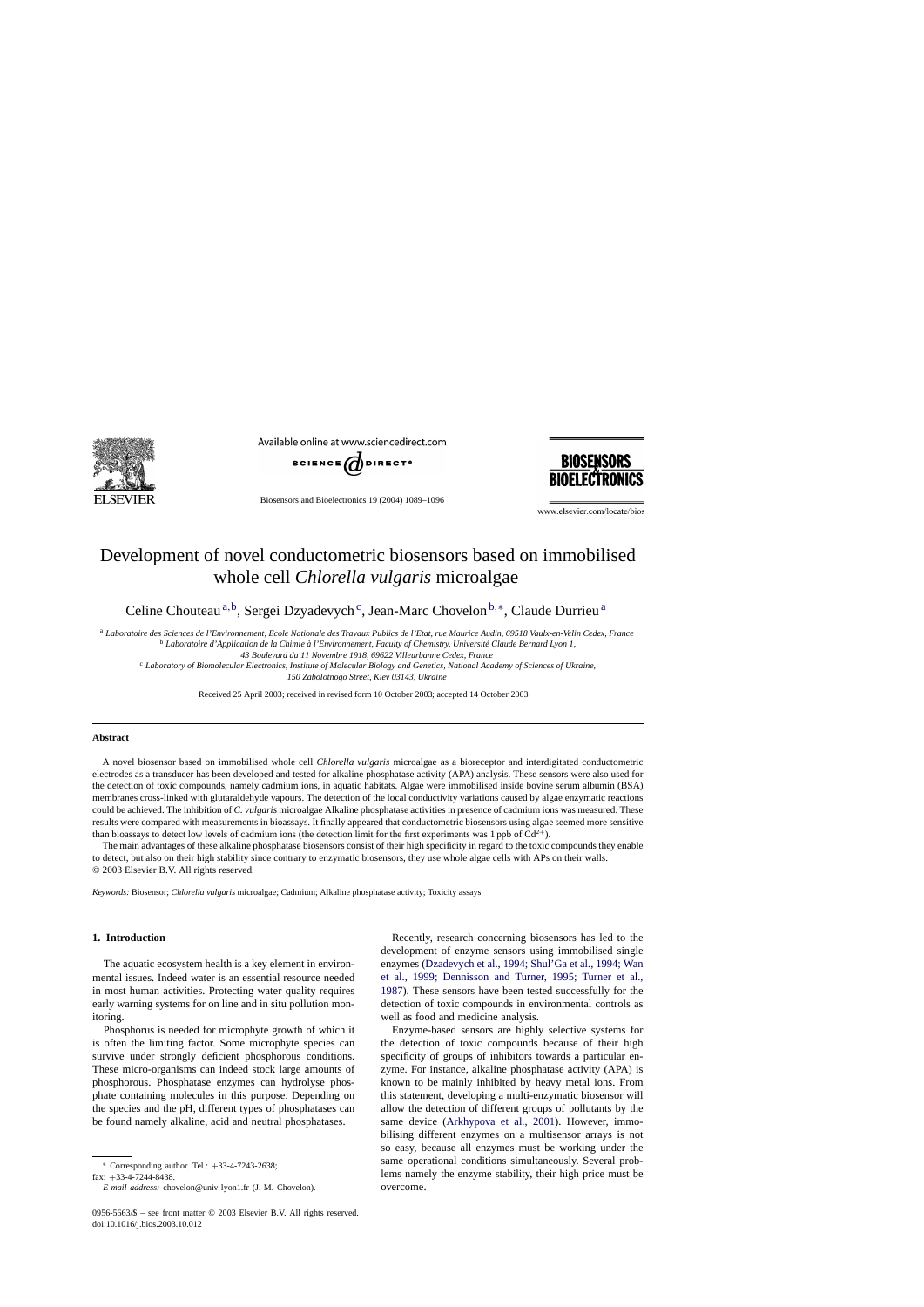The use of micro-organisms for multi-enzymatic biosensor design can be a good solution, each algal cell containing a large number of enzymes. Moreover using a living organism gives information concerning the ecotoxicological effects of pollutants on these organisms.

This paper describes the development of a conductometric biosensor using immobilised whole cell algae, *Chlorella vulgaris*, for APA analysis and heavy metal detection (for example, cadmium ions). Using whole cell algae is very interesting since these cells are the primary producers of aquatic food webs ([Khoshmanesh et al.,](#page-6-0) [1996\):](#page-6-0) any disturbances may have consequences on the upper levels. Bioassays have already been developed for the detection of *C. vulgaris* alkaline phosphatase activity and the influence of heavy metal ions ([Durrieu et al.,](#page-6-0) [2003\).](#page-6-0)

Some enzymatic reactions involve either consumption or production of charged species and, therefore, lead to a global change in the ionic composition of the tested sample that can be detected with conductometric biosensors. These sensors present a number of advantages (a) thin-film electrode are suitable for miniaturisation and large-scale production using inexpensive technology; (b) they do not require any reference electrode; (c) transducers are not light sensitive; (d) the driving voltage can be sufficiently low to decrease significantly the power consumption and (e) large spectrum of compounds of different nature can be determined on the basis of various reactions and mechanisms, but this can also be considered as a disadvantage since it lowers the selectivity of the sensor.

The first steps in the development of these biosensors are presented in this paper such as the possibility to follow APA analysis with conductometric biosensors as well as the first optimisations and toxicity assays. These results are compared with measurements by bioassays.

### **2. Experimental**

# *2.1. Materials*

The *C. vulgaris* strain (CCAP 211/12) was purchased from the culture collection of algae and protozoa at Cumbria, UK. The axenic algal strain was grown in the culture medium and under conditions described by the International Organisation for Standardisation (ISO, 8692, 1989). The APA measurements require a 21-day-long starvation period in the culture medium without phosphate [\(Fitzgerald](#page-6-0) [and Nelson, 1966\).](#page-6-0) The concentration in algae cultures was  $≈3 × 10<sup>7</sup>$  to 5 × 10<sup>7</sup> cells/ml.

Bovine serum albumin (BSA) and 25% aqueous solution of glutaraldehyde (GA) were purchased from Sigma–Aldrich. Calcium alginate and CaCl<sub>2</sub> was purchased from Fluka.

Two substrates were used to determine alkaline phosphatase activity: methylumbellifery phosphate (MUP) and paranitrophenyl phosphate (pNPP) from Sigma– Aldrich.

 $Cd(NO_3)$ <sub>2</sub> salt (of analytical grade) was used to inactivate alkaline phosphatase activity. All other reagents were of analytical grade.

# *2.2. Sensor design*

The conductometric transducers were fabricated at the Institute of Chemo- and Bio-sensorics (Munster, Germany) ([Trebbe et al., 2001\).](#page-7-0) Two pairs of Pt (150 nm thick) interdigitated electrodes were made by the lift-off process on the pyrex glass substrate. The Ti intermediate layer of a 50-nm thick was used to improve adhesion of Pt to substrate. Central part of the sensor chip was passivated by  $Si<sub>3</sub>N<sub>4</sub>$  layer to define the electrodes working area. Both the digits width and interdigital distance were  $10 \mu m$ , and their length was about 1 mm. Thus, the sensitive part of each electrode was about  $1 \text{ mm}^2$ .

Measurements based on the detection of solution conductance variations inside membrane. Alkaline phosphatase, as many other enzymes, induces catalytic reactions consuming and producing different ionic species resulting in measurable conductivity changes.

# *2.3. Algae immobilisation*

Previous studies have shown that pure enzymes can be immobilised on electrodes using bovine serum albumin and glutaraldehyde as a crosslinker ([Zhylyak et al.,](#page-7-0) [1995; Dzyadevych et al., 2002\).](#page-7-0) Moreover [Babu and Panda](#page-6-0) [\(1991\)](#page-6-0) have also used a similar technique to immobilise *Escherichia coli* cells. This is why this technique has been tested in this study. On the other hand, as literature reports on the use of calcium alginate beads for algae immobilisation, the latter has also been tested ([Dainty et al., 1986;](#page-6-0) [Bozeman et al., 1989\).](#page-6-0)

### *2.3.1. BSA membranes*

The active membrane deposited on the sensitive area of the electrode was formed by cross-linking algae with bovine serum albumin in saturated GA vapours. This protocol was adapted from pure enzyme membranes used with some conductometric and ISFET biosensors ([Dzadevych et al., 1994;](#page-6-0) [Shul'Ga et al., 1994\).](#page-6-0)

Two mixtures were prepared. The first one contained 100  $\mu$ l algae solution and 10% (w/v) BSA was deposited on one of the electrode's sensitive surfaces using a drop method. The second mixture contained  $100 \mu l$  heated algae (at 90 $\degree$ C for 15 min; [Dainty et al., 1986\)](#page-6-0) and 10% (w/v) BSA was deposited on the electrode reference surface. Measurements for heated algae by bioassays show that heat inhibits the APA (unpublished results).

Finally, sensors were placed in saturated GA vapours. After exposure, membranes were dried at room temperature from 15 to 30 min.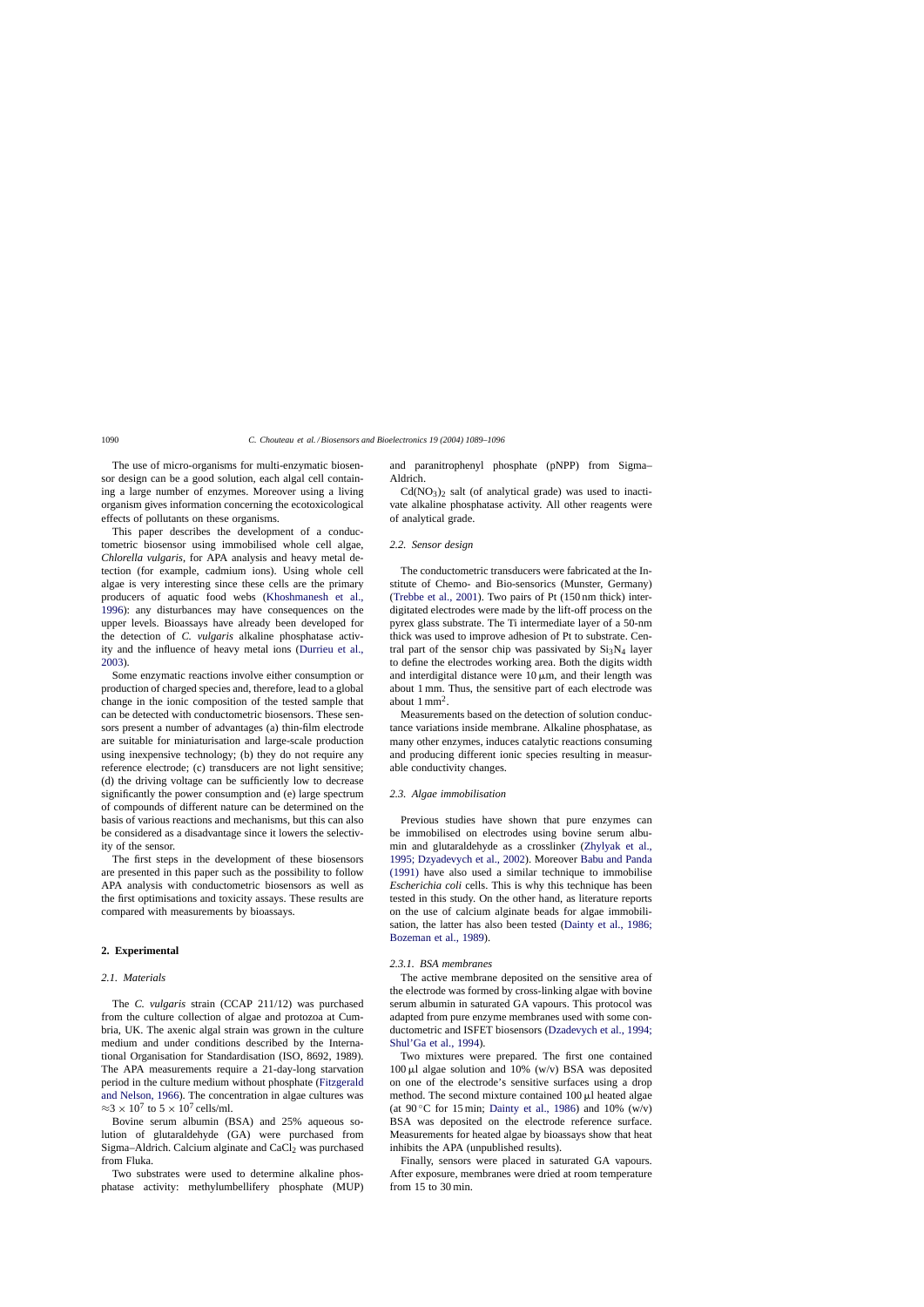<span id="page-2-0"></span>

Fig. 1. Calibration curves for MUP determination obtained by bioassays (1) and conductometric biosensors with BSA membranes (2). APA measurements were conducted in Tris–HCl buffer (pH 8.5, 10 mM for biosensors and 100 mM for bioassays) and 1 mM MgCl<sub>2</sub>.

#### *2.3.2. Calcium alginate membranes*

To improve adhesion a drop of  $K_2Cr_2O_7/H_2SO_4$  solution was deposited on the sensitive areas of the transducers for 10 min and washed afterwards with distilled water.

Two mixtures were prepared. The first mixture was prepared by allowing  $100 \mu l$  algae solution to be mixed with 5% (w/v) calcium alginate. The second mixture was prepared with heated algae and 5% (w/v) calcium alginate and used for reference.

A first layer of the different mixtures was deposited on each sensitive area. Biosensors were placed in the fridge for 30 min. After drying, a second layer was dropped and immediately after, biosensors were immersed in CaCl $_2$  (0.1 M) for 8 min to cross-link membranes.

## *2.4. Measurements*

# *2.4.1. APAs measurements*

For biosensors, measurements were carried out in daylight at room temperature in a 5 ml glass cell filled with a Tris–HCl buffer (10 mM, pH 8.5) and  $MgCl<sub>2</sub>$  (1 mM) solution. Biosensors were immersed in a vigorously stirred sample solution.

*Note*: Concentration of Tris–HCl buffer is 10 times smaller than for bioassays because of the high conductivity of this solution that would create an important high background signal. Moreover, the small concentration used did not disturb the pH of the solution.

After stabilisation of the output signal, different aliquots of stock solution of substrates (MUP (2 mM) or pNPP



Fig. 2. Calibration curves for pNPP determination obtained by conductometric biosensor with BSA (1) and calcium alginate (2) membranes. APA measurements were conducted in 10 mM Tris-HCl (pH 8.5) and 1 mM MgCl<sub>2</sub>.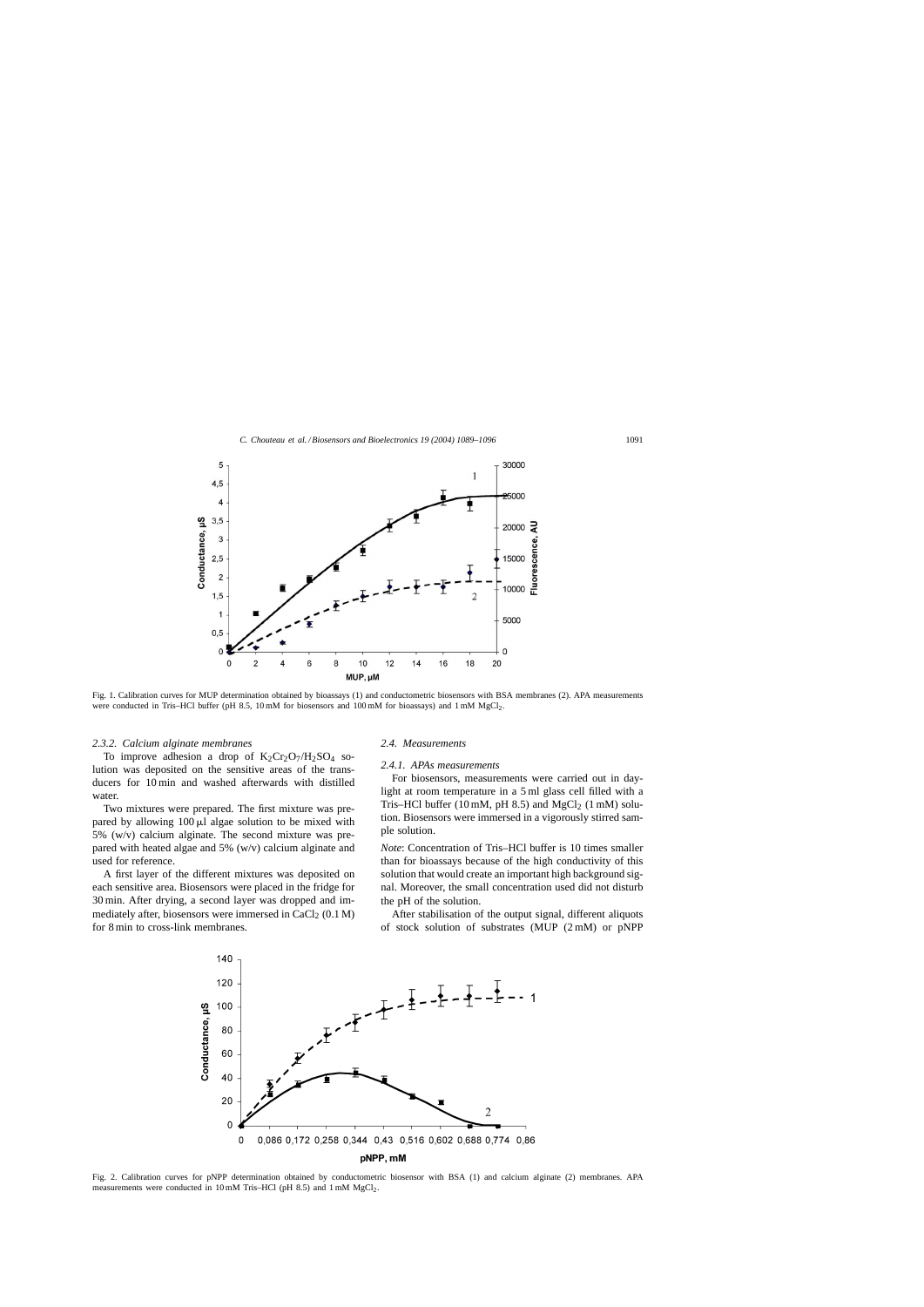<span id="page-3-0"></span>(43 mM)) were added into the vessel. The differential output signal was registered using a 'home made' conductometric laboratory apparatus [\(Patskovsky and Volotovsky,](#page-7-0) [1996\)](#page-7-0) and the responses of the biosensor were recorded as a function of substrate concentration.

For bioassays, measurements were based on fluorescence detected by a spectrofluorimeter (Fluostar, BMG). The enzymatic reaction using MUP (2 mM) as a substrate gives a fluorescent product, the MUF (methylumbelliferone), that can be easily detected using an optic fibre at an excitation and emission wavelengths of 365 and 460 nm, respectively ([Durrieu and Tran Minh](#page-6-0), [2002\).](#page-6-0)

The pNPP substrate gives a coloured product that can be detected using colorimetry. Moreover, as it has been shown that the MUP susbtrate gives a larger and quicker signal. As a result, the MUP substrate has been chosen for bioassays ([Lubian et al., 1992\).](#page-6-0)

Assays were carried out in 96- or 48-well plates. For each substrate concentration, eight replicates were carried out. In every well, Tris (pH 8.5,  $0.1$  M), MgCl<sub>2</sub> (1 mM) and algae solution  $(80 \mu l)$  were mixed. Substrate was added at the very last moment.

#### *2.4.2. Toxicity measurements*

*2.4.2.1. Cadmium toxicity.* For biosensors, the decrease of the pNPP substrate response caused by short ( $\approx$ 1 min) and long exposures to  $Cd^{2+}$  solutions (concentrations from 0.1) to 10 ppm) was used to estimate the enzyme inhibition.

Bioassays were carried out in 48-well plates. The APA inhibition could be estimated using the decrease of fluorescence of the MUF product for algae exposed to  $Cd^{2+}$ solutions (concentrations from 0.1 to 10 ppm) from 0 to 4 h.

Table 1

Comparison between pNPP and MUP as substrates for APA detection measured by conductometric biosensor

|            | Concentration<br>range | Sensitivity       | Response<br>time (min) | R.S.D.<br>(%) |
|------------|------------------------|-------------------|------------------------|---------------|
| pNPP       | $0-1$ mM               | $100 \mu S/mM$    | $<$ 5                  | 10            |
| <b>MUP</b> | $0-20 \mu M$           | $0.1 \mu S/\mu M$ | $\leq 5$               |               |

APA measurements were conducted in 10 mM Tris–HCl (pH 8.5) and  $1 \text{ mM } MgCl<sub>2</sub>$ .

## *2.5. Storage*

Biosensors were prepared each day and stored at  $4^\circ$ C between experiments. For storage, biosensors were kept in culture medium without phosphate for 30 days.

#### **3. Results and discussion**

# *3.1. APA measurements*

The first step of this work was to confirm the possibility to detect APA with algae conductometric biosensors. The principle of operation of such biosensor is based on the following reaction:

# $\text{substrate} \xrightarrow{\text{phosphatase}} \text{product} + \text{PO}_4^{3-}$

The two most widely used substrates for assays are *p*nitrophenyl phosphate and 4-methylumbelliferyl phosphate, leading to the release of *p*-nitrophenol and 4-methylumbelliferone, respectively. As APA can be measured by bioassays using MUP, comparisons with biosensors could be done readily. As shown in [Fig. 1,](#page-2-0) the curves have the same shape and the same substrate concentration range for the



Fig. 3. Dependence of conductometric biosensor response on different GA vapours exposure. APA measurements were conducted in 10 mM Tris–HCl (pH 8.5) and 1 mM  $MgCl<sub>2</sub>$  with 43 mM pNPP solution as substrate.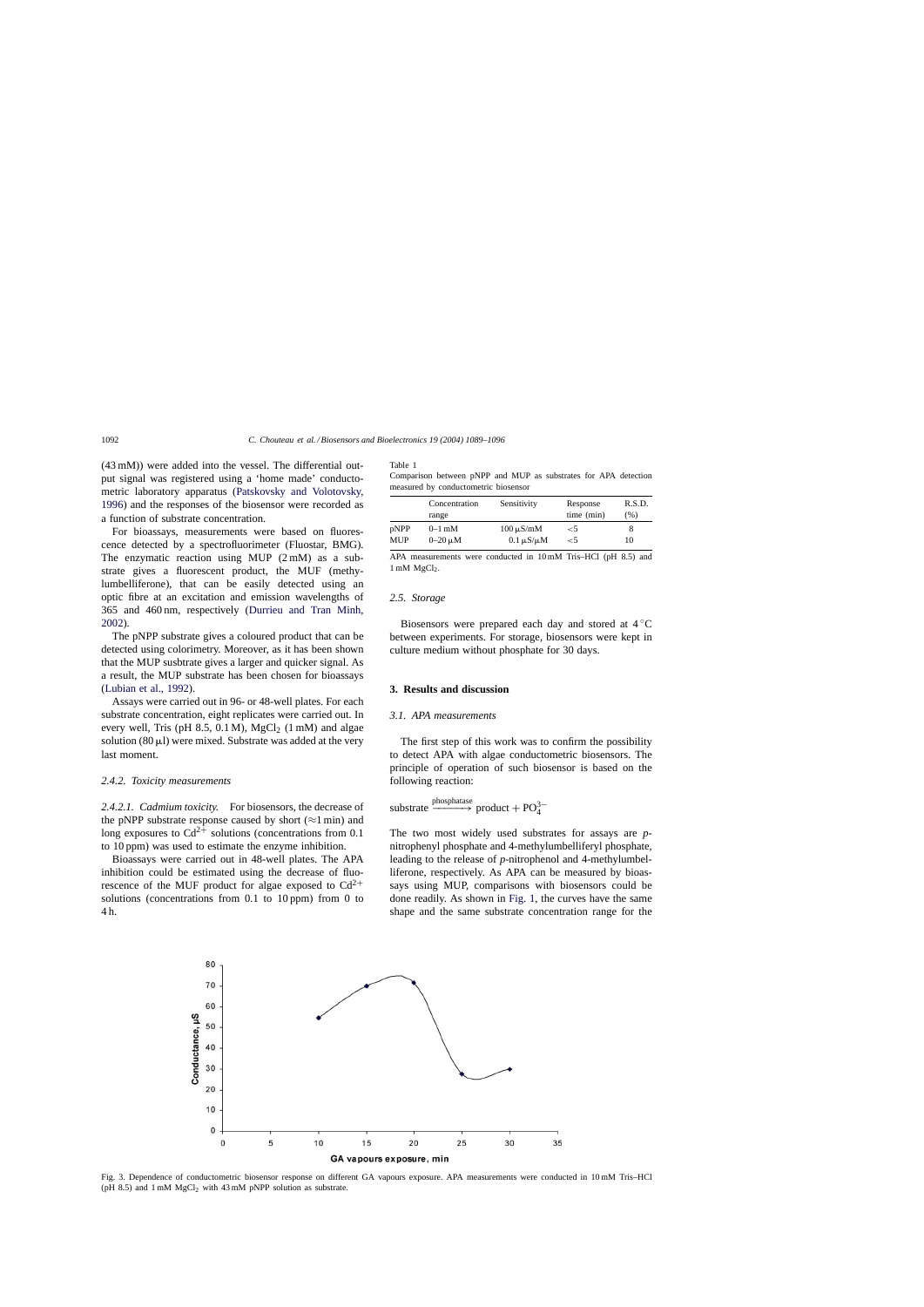

Fig. 4. Alkaline phosphatase activity measured with conductometric biosensors for different algal concentrations in BSA membranes (1) <10<sup>7</sup> cells/ml, (2)  $1 \times 10^7$  to  $4 \times 10^7$  cells/ml, (3)  $4 \times 10^7$  to  $5 \times 10^7$  cells/ml and (4) >10<sup>8</sup> cells/ml.

two different transduction modes: the signal increases up to a saturating substrate concentration.

Further measurements with biosensors were carried out with both substrates, MUP and pNPP (see [Figs. 1 and 2\).](#page-2-0) After comparing the results with both substrates [\(Table 1\),](#page-3-0) pNPP looked as more suitable as it gave the highest signal amplitudes and allowed to get a typical Mickaelis–Menten kinetic, as shown in [Fig. 2](#page-2-0) [\(Rawn, 1989\).](#page-7-0) Moreover, pNPP is prepared from tablets dissolved in distilled water contrary to MUP for which a solvent is required that created a background noise when injected. Therefore, the following experiments were done with pNPP as the most appropriate substrate.

Two membranes were studied for biosensors: BSA membranes and calcium alginate membranes. As shown in [Fig. 2,](#page-2-0) the signal measured using calcium alginate membranes decreases for high pNPP concentrations (>0.3 mM pNPP) contrary to the signal for BSA membranes that is clearly a Mickaelis kinetic with a saturation level from 0.5 mM pNPP.

[Dainty et al. \(1986\)](#page-6-0) have shown that cation chelating agents such as phosphate can cause disruption or dissolution of alginate beads . The alkaline phosphatase enzymatic reaction produces phosphate ions. Moreover, Dainty et al. have also shown that calcium alginate beads were stable for pH up to 5.5 and low phosphate concentrations but for increasing pH and phosphate concentrations, bead dissolution increased. The APA measurements were carried out at pH 8.5, which is clearly out of the optimal stability pH range for alginate gels. Therefore, calcium alginate membranes were not appropriate for this work.

Considering BSA membranes, the toxicity of GA vapours for algae was checked. Before proceeding to experiments with biosensors, 96-well plates filled with algae solutions (at different concentrations in the range  $6 \times 10^7$  to  $\approx 1.2 \times$  $10<sup>7</sup>$  cells/ml) were placed in saturated GA vapour for 20 min. For a 30 min long exposure, APA was inhibited of 15% at the most. Since biosensors were placed for less than 30 min in GA vapours, this inhibition was not considered as significant. BSA membranes were finally been chosen for future experiments.

For these membranes, GA vapour exposure is an important parameter since GA as a cross-linker gives its resistance to the membranes. As shown in [Fig. 3](#page-3-0) an optimal signal can be observed for a 20 min long exposure, the curve through the points was inserted to guide the eye and represents no model. In addition, APA was measured every 10 min for 2 h using BSA membranes exposed to 10, 14, 18 and 20 min to GA vapours to follow the signal stability. For GA exposure lower than 14 min, the APA signal decreased to at least 30% after 2 h. For 18 and 20 min no significant decrease was observed. These results confirm the operational stability for a 20 min-long exposure to GA vapours.

Concerning algae concentrations in membranes, it exists an optimal concentration, namely  $4 \times 10^7$  to  $5 \times 10^7$  cells/ml as shown on Fig. 4 (set of points number 3). It was observed that the signal amplitude decreased at algae concentrations above  $10^8$  cells/ml (see set of points number 4). In this case enzymatic reactions can only occur on the border of the membranes (see Fig. 5) preventing substrate molecules from diffusing inside and reacting with algae situated near



Fig. 5. For high algae concentration, the substrate is transformed on the membrane border where lots of enzymes are available. Yet, the local conductivity variation resulting of the enzymatic reaction can not be detected by the sensitive area.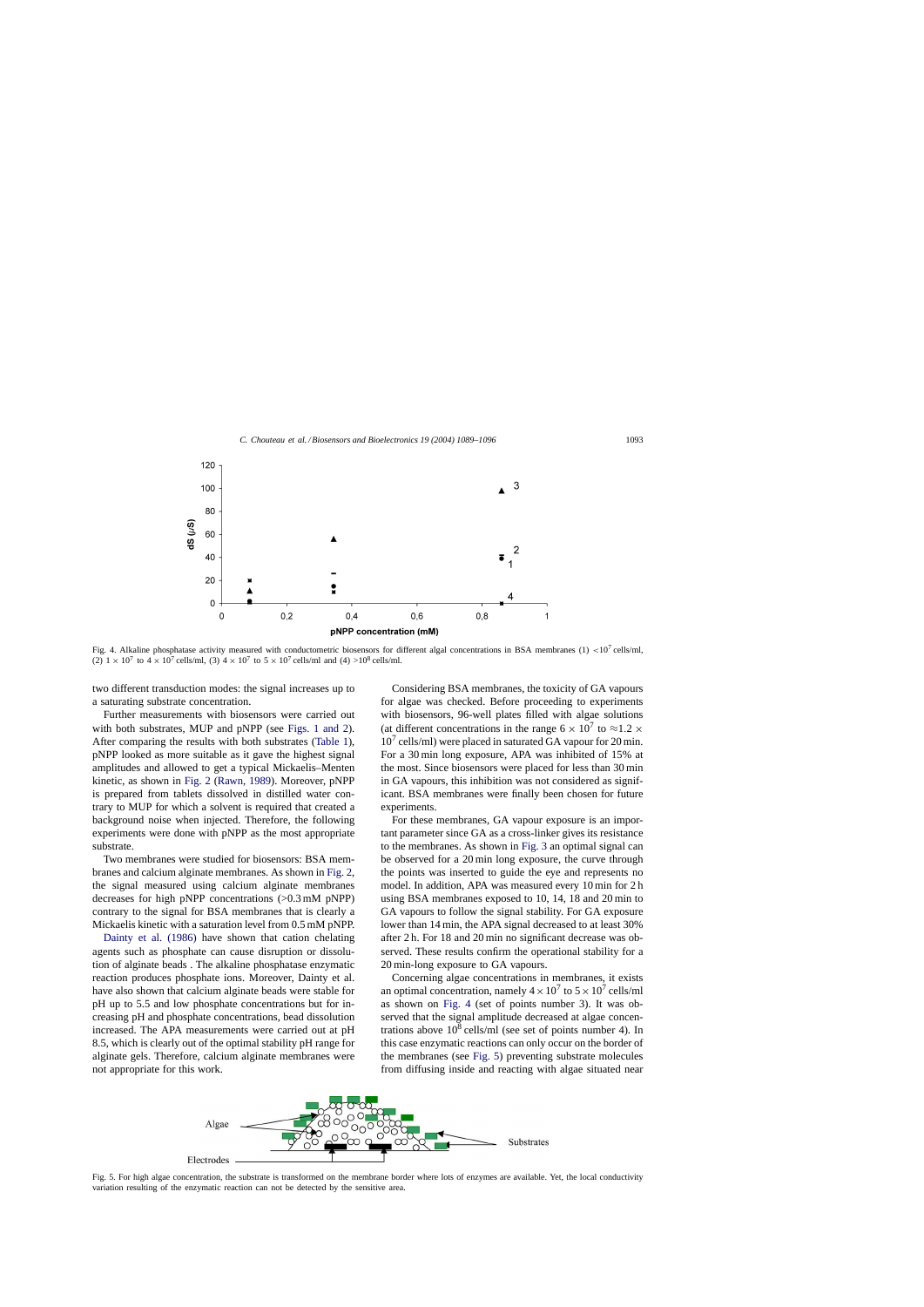

Fig. 6. Evolution of APA rate for 30 days measured with conductometric biosensor with BSA membranes. APA measurements were conducted in 10 mM Tris–HCl (pH 8.5) and 1 mM MgCl<sub>2</sub> with 43 mM pNPP solution as substrate.

the sensitive areas. As a consequence, a low signal was observed. Moreover, very low algae concentrations in membranes ( $<$ 4  $\times$  10<sup>7</sup> cells/ml) also gives slight conductivity variations since only a few substrate molecules can be transformed (sets of points numbers 1 and 2). It is interesting to note that for pure enzyme membranes the same conclusion has already been done ([Mai Anh et al., 2002\).](#page-6-0)

The relative standard deviation of the sensor did not exceed 8% for the same sensor. Comparisons between different sensors for toxicity assays will be achieved using inhibition rates:

$$
100 \times \left(1 - \frac{dS_{after\ exposure}}{dS_{before\ exposure}}\right) (\%)
$$

Under storage conditions described in [Section 2.5,](#page-3-0) the sensor response appeared to be stable for 20 days (see Fig. 6). This result compares well with what can be obtained with different sorts of biosensors [\(Dzyadevych et al., 2002; Gil](#page-6-0) [et al., 2002\).](#page-6-0)

# *3.2. Toxicity measurement assays*

The conductometric biosensors developed are supposed to be used for the detection of pollutants, especially cadmium ions.

*Note*: Inhibition rates will be considered as significant when they exceed 10–15%.

Two different exposures were tested to study alkaline phosphatase inhibitions caused by these ions. First, for short exposure times, a comparison between curves obtained with bioassays and biosensors was done (see Fig. 7). In both cases, for smaller cadmium concentrations  $(<10 \text{ pb}$ ), a slight increase can be observed, whereas APA is inhibited by high cadmium concentrations. The activation of some enzymes by low cadmium concentrations has already been studied for long exposures  $(>1 h)$  it could be explained by cellular stress: indeed to prevent the cell from cadmium damages, stress promoters are produced inducing an increase of some enzymatic activities ([Olabarrieta et al., 2001;](#page-7-0)



Fig. 7. Evolution of the APA rate measured with algae conductometric biosensors (1) and biossays (2) after an immediate contact with different cadmium concentrations. APA measurements were conducted in Tris–HCl (pH 8.5, 1 mM for biosensors and 10 mM for bioassays) and 1 mM MgCl<sub>2</sub> with a 43 mM pNPP solution as substrate.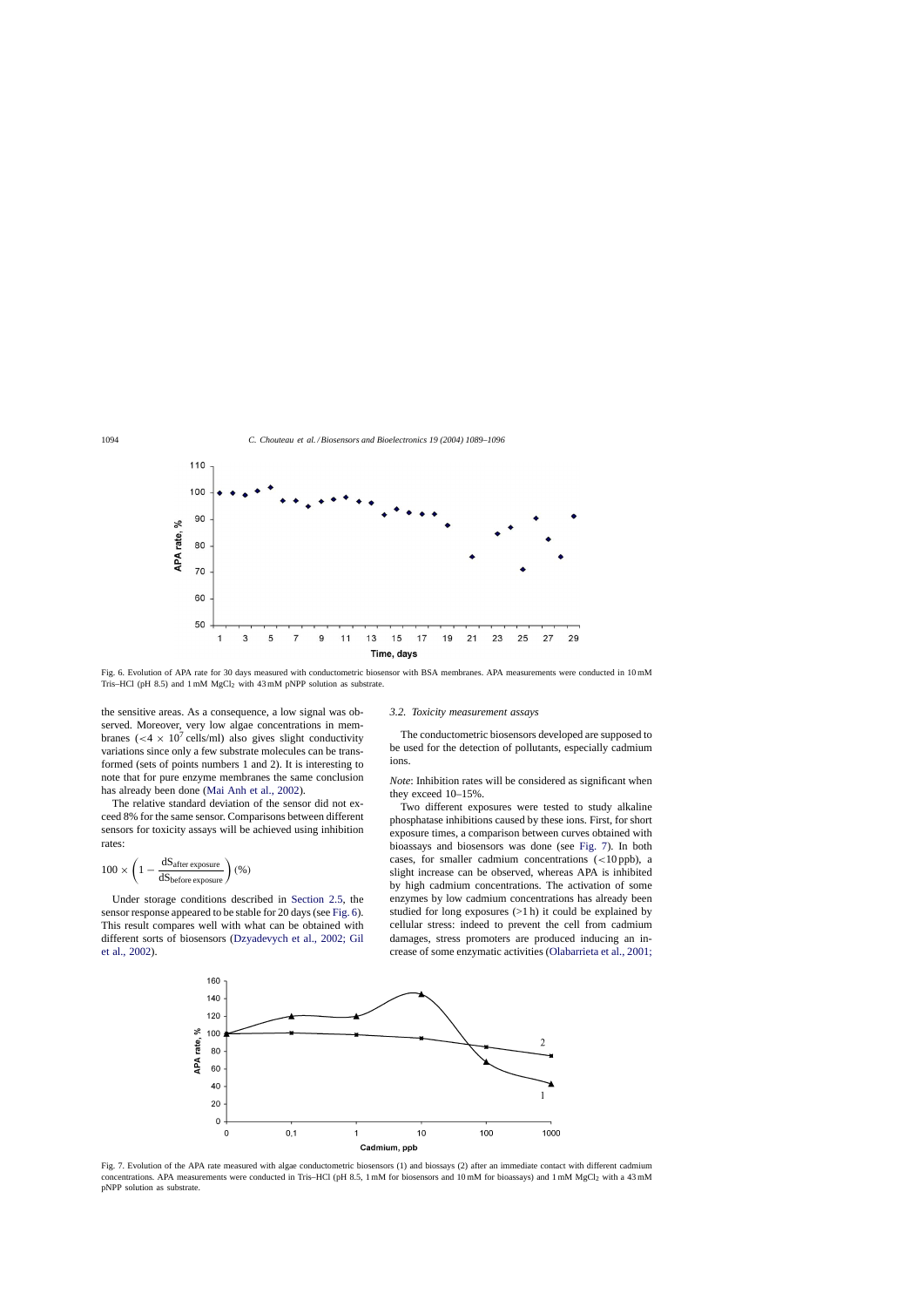<span id="page-6-0"></span>Table 2 Comparisons between bioassays and biosensors concerning APA rate for prior contacts with cadmium

| Exposure time<br>to cadmium (h) | Bioassays (%) |           | Conductometric<br>biosensors $(\%)$ |           |
|---------------------------------|---------------|-----------|-------------------------------------|-----------|
|                                 | $10$ ppb      | $100$ ppb | $10$ ppb                            | $100$ ppb |
|                                 | 100           | 100       | >70                                 |           |
| $\overline{c}$                  | 95            | 90        | $30 - 50$                           |           |
| 4                               | 80            | 65        | $\mathbf{0}$                        |           |

[Mazorra et al., 2002\).](#page-7-0) Moreover, in the case presented here exposure is not long enough. But it is possible, at small concentrations, to compare cadmium to oligo-elements usually activating the enzymatic activity.

For long exposures (Table 2), from 0 to 2 h, we obtained higher inhibition rates with biosensors than with bioassays.

Inhibition (or activation for short exposures) rates are higher using biosensors than bioassays. It can be explained by the different ratios 'number of alga cells/cadmium' in both cases. Indeed in membranes, low amounts of algae were immobilised compared to bioassays using free algae: for biosensors, the ratio algae/cadmium is lower than for bioassays. As inhibitions rates are inversely proportional to these ratios, as a result, biosensors give higher inhibition rates and they seem to be more sensitive to detect the APA modifications.

## **4. Conclusion**

The conductometric biosensor presented in this paper uses a new type of membranes containing immobilised whole cells.

In aquatic ecosystems, algae are the first trophic level: any disturbances could be reported to upper levels. This is one of the main interest of this work since it gave the opportunity to follow the response of a living organism to a pollutant, namely cadmium ions. An organism possesses different self-defence mechanisms which can reduce the theoretical effects of pollutants. Contrary to chemical analysis used to detect determined pollutants, whole cell biosensors can detect any stresses disturbing the organism metabolism.

For environmental management, the small and quick answering biosensors presented in this paper can be considered as competitive in situ tools as soon as the effects of pollutants on APA can be reversed, which means reusable membranes. A study led on phosphatase enzyme showed the efficiency of EDTA ([Zhylyak et al., 1995; Corbisier et al.,](#page-7-0) [1999; Kim et al., 2000\)](#page-7-0) to reverse the action of some heavy metal ions. This is one of the main issue that will be studied with these biosensors.

Interferences of real matrices with these biosensors will have to be considered in future works. It is important to point out that these algal sensors can only be used to analyse aqueous samples taken from rivers, lakes, underground waters or from soils (leachates).

# **Acknowledgements**

Part of this work was supported by France-Ukraine Bilateral Program 'Dnipro'.

## **References**

- Arkhypova, V.N., Dzyadevych, S.V., Soldatkin, A.P., El'skaya, A.V., Jaffrezic-Renault, N., Jaffrezic, H., Martelet, C., 2001. Multibiosensor based on enzyme inhibition analysis for determination of different toxic substances. Talanta 55, 919–927.
- Babu, P.S.R., Panda, T., 1991. Studies on improved techniques for immobilizing and stabilizing penicillin amidase associated with *E. coli* cells. Enzyme Microb. Technol. 13 (8), 676–682.
- Bozeman, J., Koopman, B., Bitton, G., 1989. Toxicity testing using immobilized algae. Aquat. Toxicol. 14, 345–352.
- Corbisier, P., Van Der Lelie, D., Borremans, B., Provoost, A., De Lorenzo, V., Brown, N.L., Lloyd, J.R., Csoregi, E., Johansson, G., Mattiasson, B., 1999. Whole-cell- and protein-based biosensors for the detection of bioavailable heavy metals in environmental samples. Anal. Chim. Acta 387 (3), 235–244.
- Dainty, A.L., Goulding, K.H., Robinson, P.K., Simpkins, I., Trevan, M.D., 1986. Stability of alginate-immobilized algal cells. Biotechnol. Bioeng. XXVIII, 210–216.
- Dennisson, M.J., Turner, A.P.F., 1995. Biosensors for environmental monitoring. Biotechnol. Adv. 13, 1–12.
- Durrieu C., Baddredine I., Daix C., 2003. A dialysis system with phytoplankton for monitoring chemical pollution in freshwater ecosystems by alkaline phophatase assay, J. Appl. Phycol., in press.
- Durrieu, C., Tran Minh, C., 2002. Optical algal biosensor using alkaline phosphatase for determination of heavy metals. Ecotoxicol. Environ. Safety 51 (3), 206–209.
- Dzadevych, S.V., Shul'Ga, A.A., Patskovsky, S.V., Arkhipova, V.N., Soldatkin, A.P., Strikha, V.I., 1994. Thin-film conductometric sensors for enzyme biotransducers. Russ. J. Electrochem. 30 (8), 987–991.
- Dzyadevych, S.V., Soldatkin, A.P., Chovelon, J.M., 2002. Assessment of the toxicity of methyl parathion and its photodegradation products in water samples using conductometric enzyme biosensors. Anal. Chim. Acta 459, 33–41.
- Fitzgerald, G.P., Nelson, T.C., 1966. Extractive and enzymatic analyses for limiting or surplus phosphorous in algae. J. Phycol. 2, 32– 37.
- Gil, G.C., Kim, Y.J., Gu, M.B., 2002. Enhancement in the sensitivity of gas biosensor by using an advanced immobilization of a recombinant bioluminescent bacterium. Biosens. Bioelectron. 17, 427–432.
- Kim, J.-H., Cho, H.J., Ryu, S.-E., Choi, M.-U., 2000. Effects of metal ions on the activity of protein tyrosine phosphatase VHR: highly potent and reversible oxidative inactivation by  $Cu^{2+}$  ion. Arch. Biochem. Biophys. 382 (1), 72–80.
- Khoshmanesh, A., Lawson, F., Prince, I.G., 1996. Cadmium uptake by unicellular green microalgae. Biochem. Eng. J. 62, 81–88.
- Lubian, L.M., Blasco, J., Establier, R., 1992. A comparative study of acid and alkaline phosphatase activties in several strains of Nannochloris (Chlorophyceae) and Nannochloropsis (eustigmatophyceae). Br. Phycol. J. 27, 119–130.
- Mai Anh, T., Dzyadevych, S.V., Soldatkin, A.P., Duc Chien, N., Jaffrezic-Renault, N., Chovelon, J.M., 2002. Development of tyrosinase biosensor based on pH sensitive effect transistor for phenol determination in water solutions. Talanta 56, 627–634.